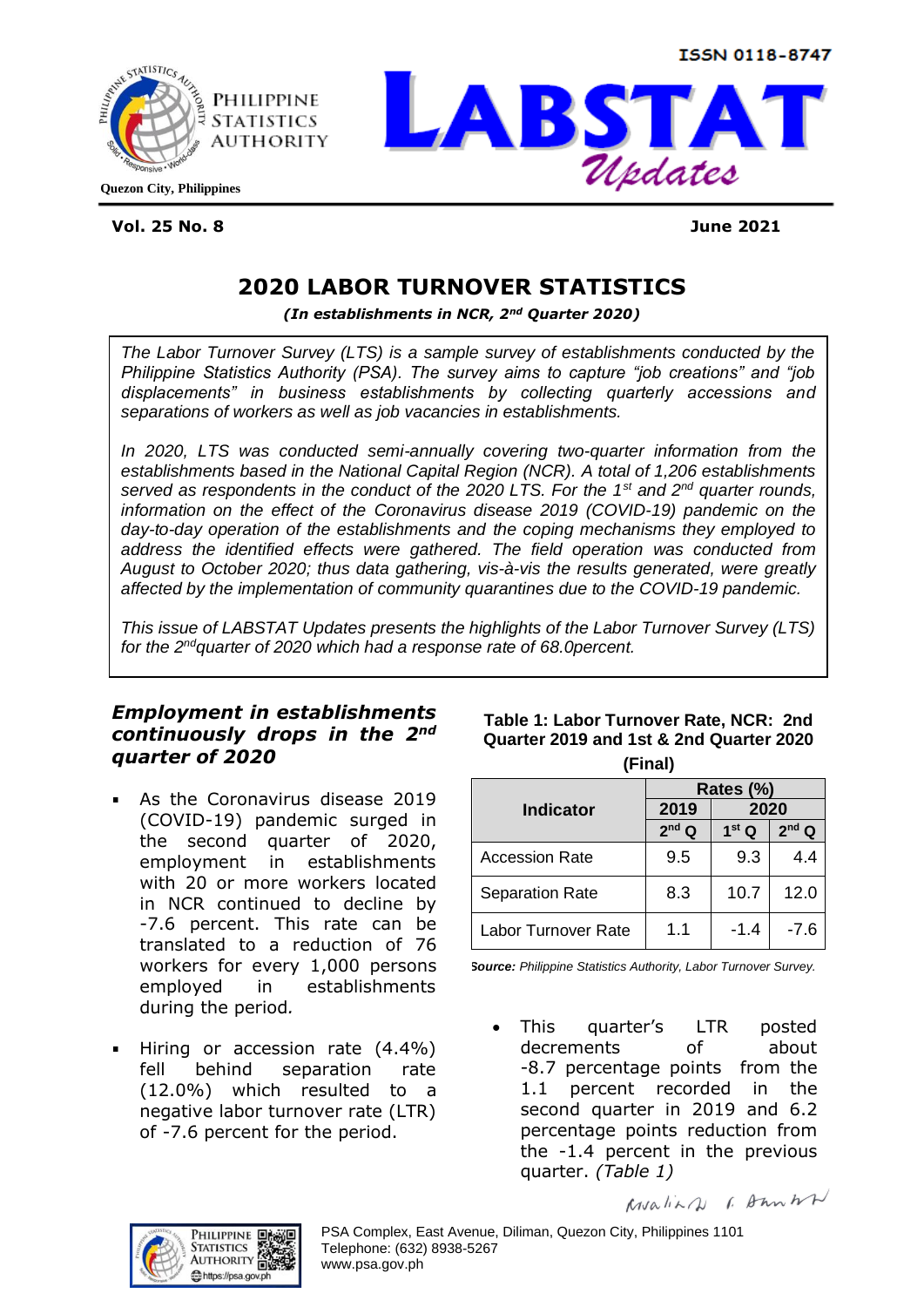The accession rate, which stood at 4.4 percent, implied that 44 workers per 1,000 employed were hired either for business expansion or to replace separated workers in the second quarter of 2020. On the other hand, the separation rate placed at 12.0 percent meant that 120 workers per 1,000 employed were either laid-off or left their jobs during the period.

## *Declines in workforce in all sectors of the economy*

During the period, all economic sectors experienced declines in employment. The services sector was the most affected having the highest employment loss of -8.1 percent. All industries under this sector posted negative turnover rates. The slump in employment of the sector was largely driven by large reduction of workers in administrative and support service activities at -15.6 percent. This was followed by wholesale and retail trade (-8.7%); other services activities (-8.4%); and education (-7.7%). The rest of the subsectors registered negative turnover rates of less than five percent each. *(Figure 1 and Table 2)*





*Source: Philippine Statistics Authority*

- Meanwhile, the employment reductions of -5.1 percent during the quarter in the industry sector can be attributed to the negative growth in construction (-11.1%), manufacturing (-3.5%), water supply, sewerage waste management and remediation activities (-2.6%), and electricity, gas, steam and air conditioning supply (-0.9%). Only the mining and quarrying reported a remarkable employment gain of 7.5 percent.
- Employment decline likewise occurred in agriculture, forestry, and fishing sector at -0.8 percent during the quarter.

### *About two in every three separated workers were displaced or in floating status due to the effects of COVID-19 pandemic*

- During the second quarter of 2020, the survey also inquired on the reasons why employers terminate the services of their employees (employer-initiated) as well as why employees quit their jobs (employee-initiated).
- The main reasons cited by employers for ending the services of their workers were due to their current business conditions. Majority of the affected workers were temporarily laid-off or in floating status (65.8%) because of the COVID-19 pandemic. Other reasons for termination were project completion/end of contract and retrenchment/ downsizing with 12.4 percent and 10.2 percent of the separated workers, respectively. *(Figure 2)*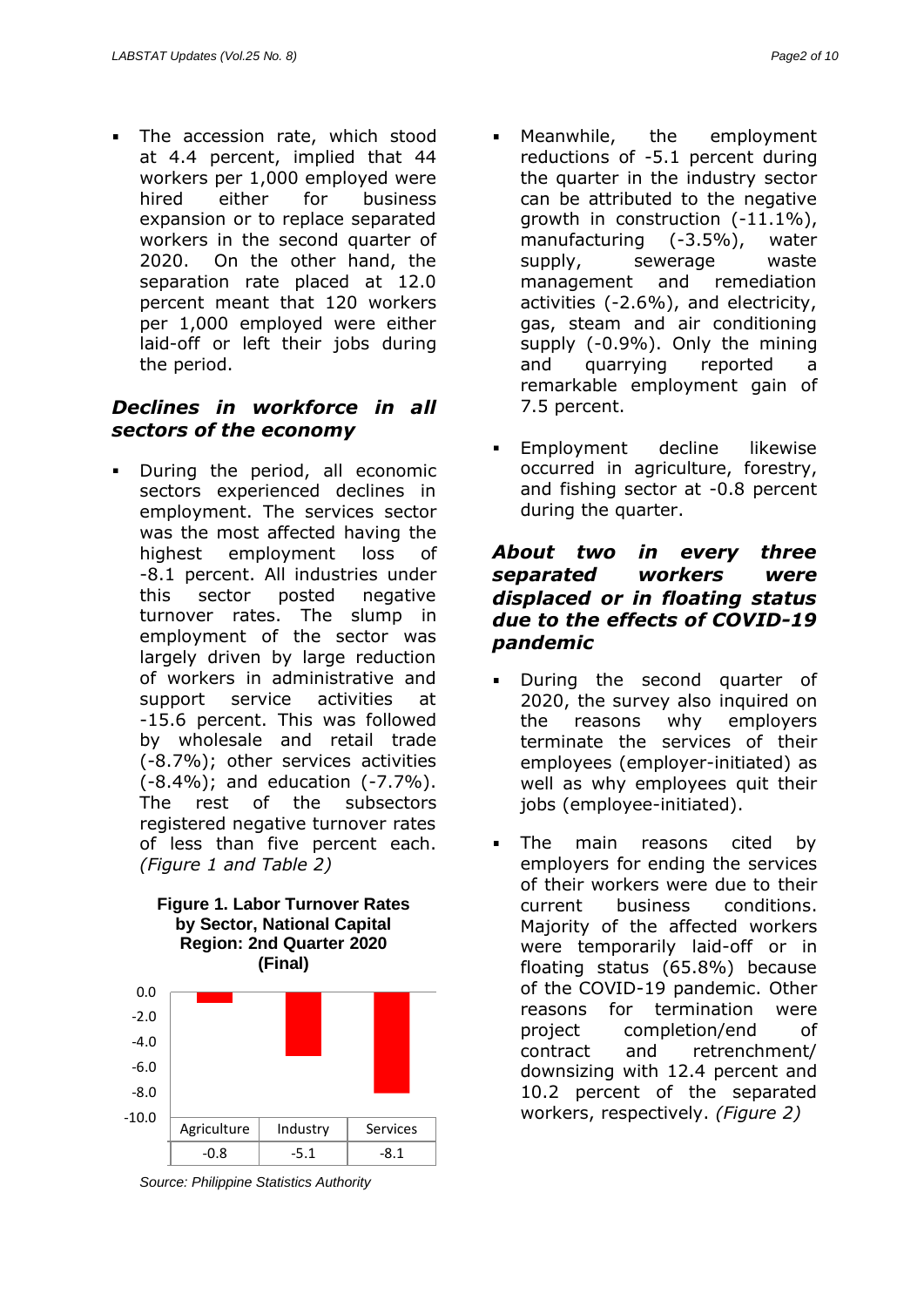

*Source: Philippine Statistics Authority, Labor Turnover Survey*

- $\mathbf{m} = 0$ Moreover, employers laid-off about 3.1 percent of workers as a management prerogative towards disciplinary action. The following were the behaviour of workers that led to termination: absence without leave (AWOL), serious misconduct or willful disobedience, gross and habitual neglect of duties, fraud or willful breach of trust, and commission of crime or offense.
- Health reasons (2.1%), failure to meet agency/ establishment's standards (1.9%), and failure rating on performance (1.6%) were also cited by the employers.

## *Nearly eighty-five percent of separated workers resigned from their work*

- Meanwhile, about 84.9 percent of the workers who quit their jobs voluntarily resigned mostly because of the following reasons: a) hired by another company (25.2 percentage points); b) personal issues (23.3 percentage points); c) family considerations (12.2 percentage points); and d) due to COVID-19 pandemic (10.7 percentage points).
- Other reasons cited for employee- $\mathbf{m} = 0$ initiated separations were due to





*Source: Philippine Statistics Authority, Labor Turnover Survey*

## **Job Vacancies**

### *Demand for workers is high in the services sector*

- A total of 63,888 existing job openings for various occupational groups across industries were posted at the end of the quarter. *(Table 5)*
- These vacancies were mostly found in the services sector (91.3%) during the reference period. The rest of the vacancies were in the industry sector, 8.6 percent, and in the agriculture sector, 0.1 percent. *(Figure 4)*



**Figure 4. Job Vacancies by** 

*Source: Philippine Statistics Authority, Labor Turnover Survey*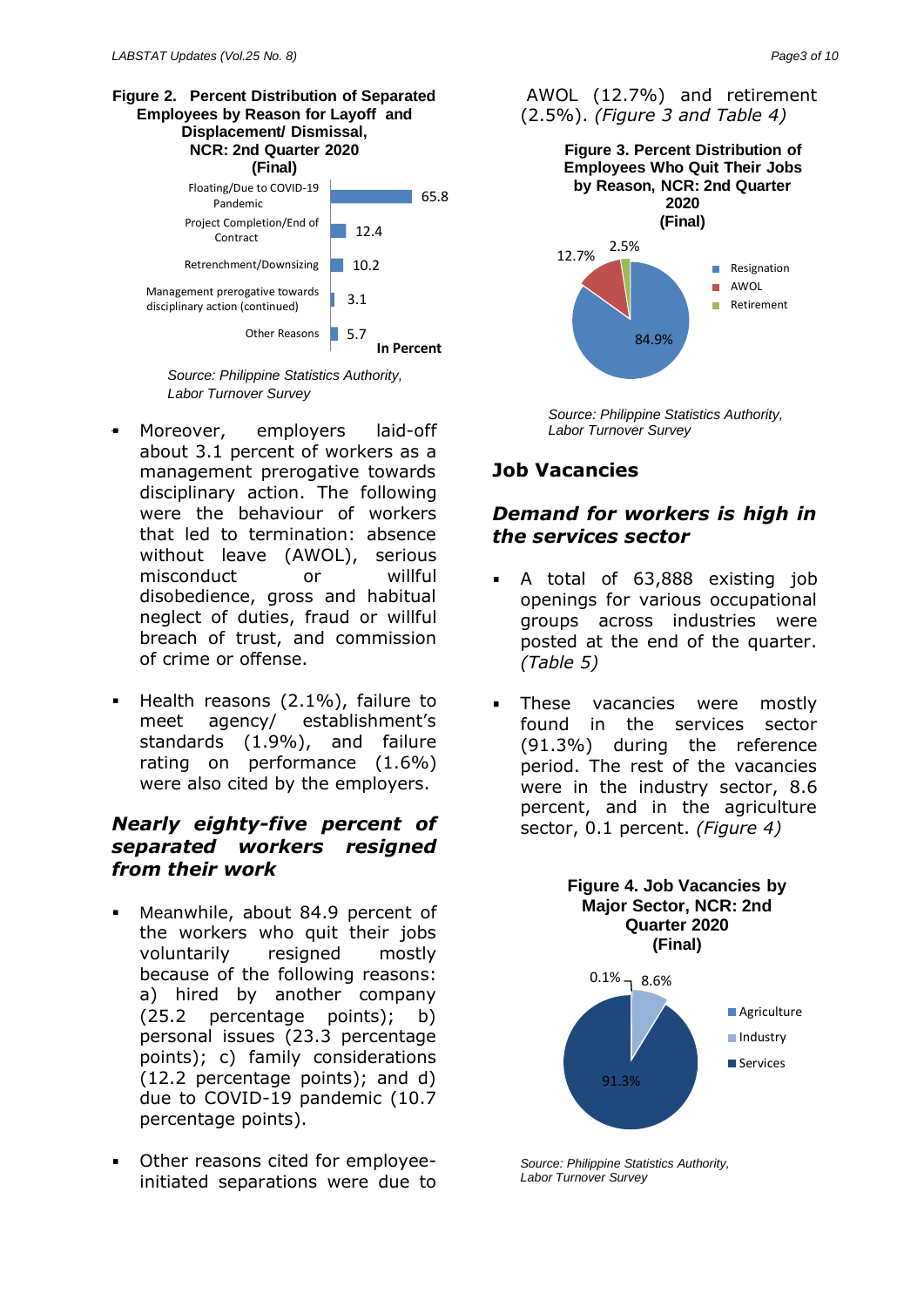Across occupational groups, about two-thirds of the total job vacancies were available for clerical support workers (43.9%) and professional workers (22.1%), collectively. The other job openings include the following: technicians and associate professionals (13.4%); managers (12.3%); crafts and related trades (4.3%); Plant and machine operators and assemblers (1.8%); sales and service workers (1.6%); and a few elementary occupations and skilled agricultural, forestry and fishery workers. *(Figure 5 and Table 6)*

#### **Figure 5. Percent Distribution of Job Vacancies by Major Occupation Group, NCR: 2nd Quarter 2020 (Final)**

| <b>Clerical Support Workers</b>                       |      |      |      | 43.9 |  |
|-------------------------------------------------------|------|------|------|------|--|
| Professionals                                         |      |      | 22.1 |      |  |
| <b>Technicians and Associate</b><br>Professionals     | 13.4 |      |      |      |  |
| Managers                                              |      | 12.3 |      |      |  |
| Craft and Related Trades<br>Workers                   | 4.3  |      |      |      |  |
| <b>Plant and Machine Operators</b><br>and Assemblers  | 1.8  |      |      |      |  |
| Service and Sales Workers                             | 1.6  |      |      |      |  |
| <b>Elementary Occupations</b>                         | 0.5  |      |      |      |  |
| Skilled Agricultural, Forestry<br>and Fishery Workers | 0.O  |      |      |      |  |
| Note: Figures are in percent                          |      |      |      |      |  |

*Source: Philippine Statistics Authority, Labor Turnover Survey*

*More than half of establishments implement alternative work arrangements to cope with the effects of COVID-19 pandemic* 

For the second quarter round of the LTS in 2020, the topmost effect of the COVID-19 pandemic as identified by the establishments was declining sales/revenue which accounted for 16.9 percent of the total responses. Moreover, temporary closures and stop operation (10.2%), financial/ income loss (8.5%), lack of manpower due to restrictions (7.7%), and the decrease in client/customer (7.5%) were also experienced by the establishments during the quarantine periods brought by the pandemic. *(Figure 6)*

Other consequences suffered by establishments included limited transactions, difficulty in collection, lack of production, and lack of business opportunity.

#### **Figure 6. Identified Effects of the COVID-19 Pandemic to Establishment's Daily Operations, NCR: 2nd Quarter 2020**



*Notes:* (1) Figures are in percent; (2) Multiple response allowed. *Source: Philippine Statistics Authority, Labor Turnover Survey*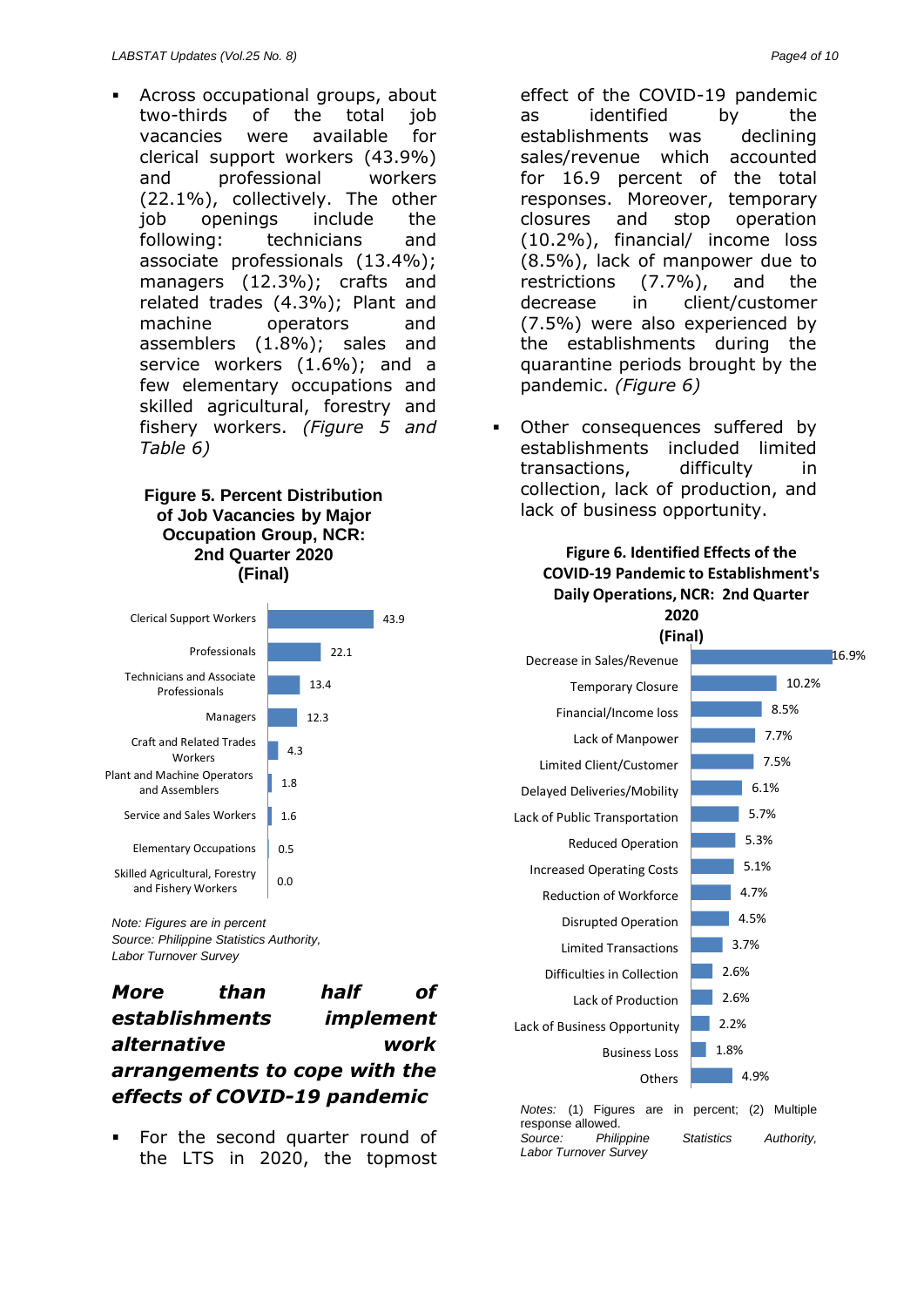- Among the strategies or mechanisms used to cope with the effects of the pandemic, more than half (51.2%) of the responding establishments implemented alternative work arrangements. *(Figure 7)*
- Health and safety protocols were also strictly followed and

implemented by 22.1 percent of the respondents while the other establishments provided shuttle service to their employees (5.8%); implementation of new online system and platforms (3.0%), and provision of health and safety essentials (3.0%).



**Figure 7. Identified Coping Mechanism on the Effect of the Coronavirus disease 2019 (COVID-19) Pandemic to Establishment's Daily** 

### **Definition of Terms:**

*Accessions (New Hires) - refer to permanent or temporary additions to employment in the enterprise due to 1) expansion of business activity and 2) replacement of separated workers and employment resulting from changes in methods/technology of production or service.*

*Separations - refer to terminations of employment due to 1) quits or terminations initiated by the employees and 2) layoffs or terminations initiated by the employers due to economic reasons (e.g., lack of market, financial losses, redundancy, end of contract) and noneconomic reasons (e.g., gross negligence, AWOL).*

*Labor Turnover - Changes in the employment of an enterprise during a reference period resulting from accessions and separations of workers.*

*Existing Job Vacancies* – *refer to the number of unfilled job openings at the end of the quarter which are immediately available for placement and for which active recruitment steps are being undertaken.*

**FOR INQUIRIES** 

Regarding this report, contact EMPLOYMENT DEMAND STATISTICS DIVISION at telefax no. 8376-1952 Regarding other statistics, contact KNOWLEDGE MANAGEMENT AND COMMUNICATIONS DIVISION at 8462-6600 local 834 Or visit our website at http://www.psa.gov.ph

Notes: (1) Figures are in percent; (2) Multiple response allowed *Source: Philippine Statistics Authority, Labor Turnover Survey*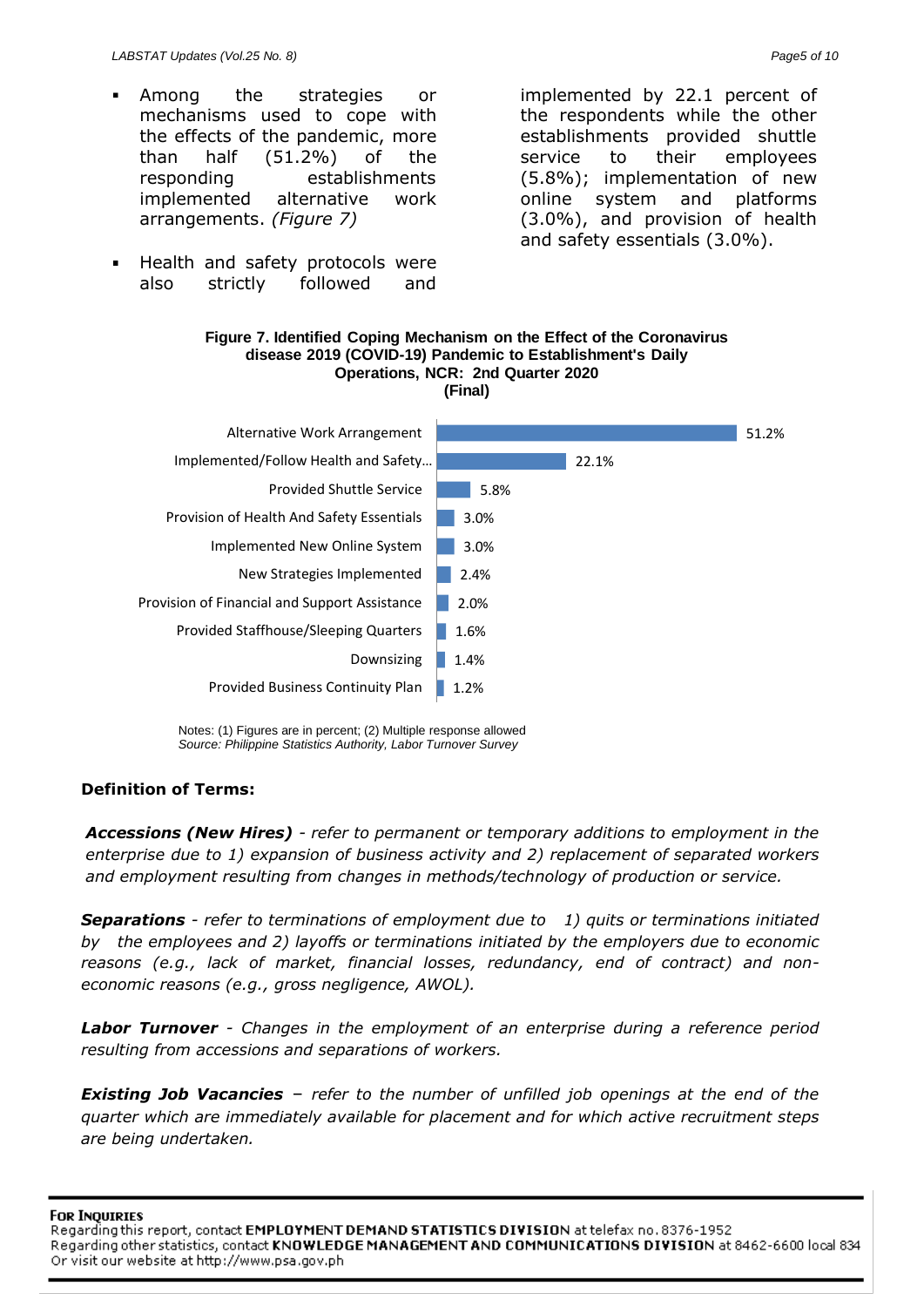#### **Table 2 - Labor Turnover Rates in Agricultural and Non-Agricultural Establishments by Major Industry, NCR: 2nd Quarter 2019 and 2020 (Final)**

|                                                       | 2nd Quarter 2019 |            | 2nd Quarter 2020         |           |                   |                       |
|-------------------------------------------------------|------------------|------------|--------------------------|-----------|-------------------|-----------------------|
| Industry                                              | Accession        | Separation | Labor<br><b>Turnover</b> | Accession | <b>Separation</b> | <b>Labor Turnover</b> |
| <b>Total</b>                                          | 9.5              | 8.3        | 1.1                      | 4.4       | 12.0              | $-7.6$                |
| <b>Agriculture, Forestry, and Fishing</b>             | 4.0              | 4.2        | $-0.2$                   | 0.7       | 1.6               | $-0.8$                |
| <b>Industry</b>                                       | 7.5              | 7.6        | $-0.1$                   | 1.7       | 6.7               | $-5.1$                |
| Mining and Quarrying                                  | 2.0              | 10.0       | $-8.1$                   | 9.9       | 2.4               | 7.5                   |
| Manufacturing                                         | 7.6              | 8.8        | $-1.2$                   | 1.0       | 4.5               | $-3.5$                |
| Electricity, Gas, Steam and Air Conditioning Supply   | 0.8              | 1.7        | $-0.9$                   | 0.5       | 1.5               | $-0.9$                |
| Water Supply; Sewerage Waste Management and           |                  |            |                          |           |                   |                       |
| <b>Remediation Activities</b>                         | 5.3              | 3.6        | 1.7                      | 0.3       | 3.0               | $-2.6$                |
| Construction                                          | 8.2              | 6.1        | 2.1                      | 3.0       | 14.2              | $-11.1$               |
| <b>Services</b>                                       | 9.9              | 8.5        | 1.4                      | 5.0       | 13.0              | $-8.1$                |
| Wholesale and Retail Trade; Repair of Motor Vehicles, |                  |            |                          |           |                   |                       |
| Motorcycles                                           | 6.8              | 6.0        | 0.9                      | 1.2       | 9.9               | $-8.7$                |
| <b>Transportation and Storage</b>                     | 5.4              | 7.6        | $-2.1$                   | 2.4       | 6.6               | $-4.2$                |
| Accommodation and Food Service Activities             | 10.0             | 8.3        | 1.7                      | 0.2       | 3.8               | $-3.6$                |
| Information and Communication                         | 9.0              | 7.7        | 1.3                      | 20.5      | 23.0              | $-2.5$                |
| <b>Financial and Insurance Activities</b>             | 6.2              | 4.3        | 1.9                      | 0.9       | 2.1               | $-1.2$                |
| <b>Real Estate Activities</b>                         | 8.3              | 6.8        | 1.5                      | 0.2       | 2.7               | $-2.5$                |
| Professional, Scientific and Technical Activities     | 5.2              | 4.7        | 0.5                      | 2.3       | 4.8               | $-2.5$                |
| Administrative and Support Service Activities         | 12.9             | 11.3       | 1.7                      | 7.4       | 23.0              | $-15.6$               |
| Education                                             | 10.4             | 11.8       | $-1.4$                   | 0.5       | 8.2               | $-7.7$                |
| Human Health and Social Work Activities               | 6.7              | 6.2        | 0.5                      | 3.5       | 4.1               | $-0.6$                |
| Arts, Entertainment and Recreation                    | 12.0             | 2.8        | 9.1                      | $\star$   | 0.8               | $-0.8$                |
| <b>Other Service Activities</b>                       | 10.2             | 5.0        | 5.3                      |           | 8.4               | $-8.4$                |

*\* Less than 0.05 percent but not zero*

-*Equal to zero*

*Note: Details may not add up to totals due to rounding.*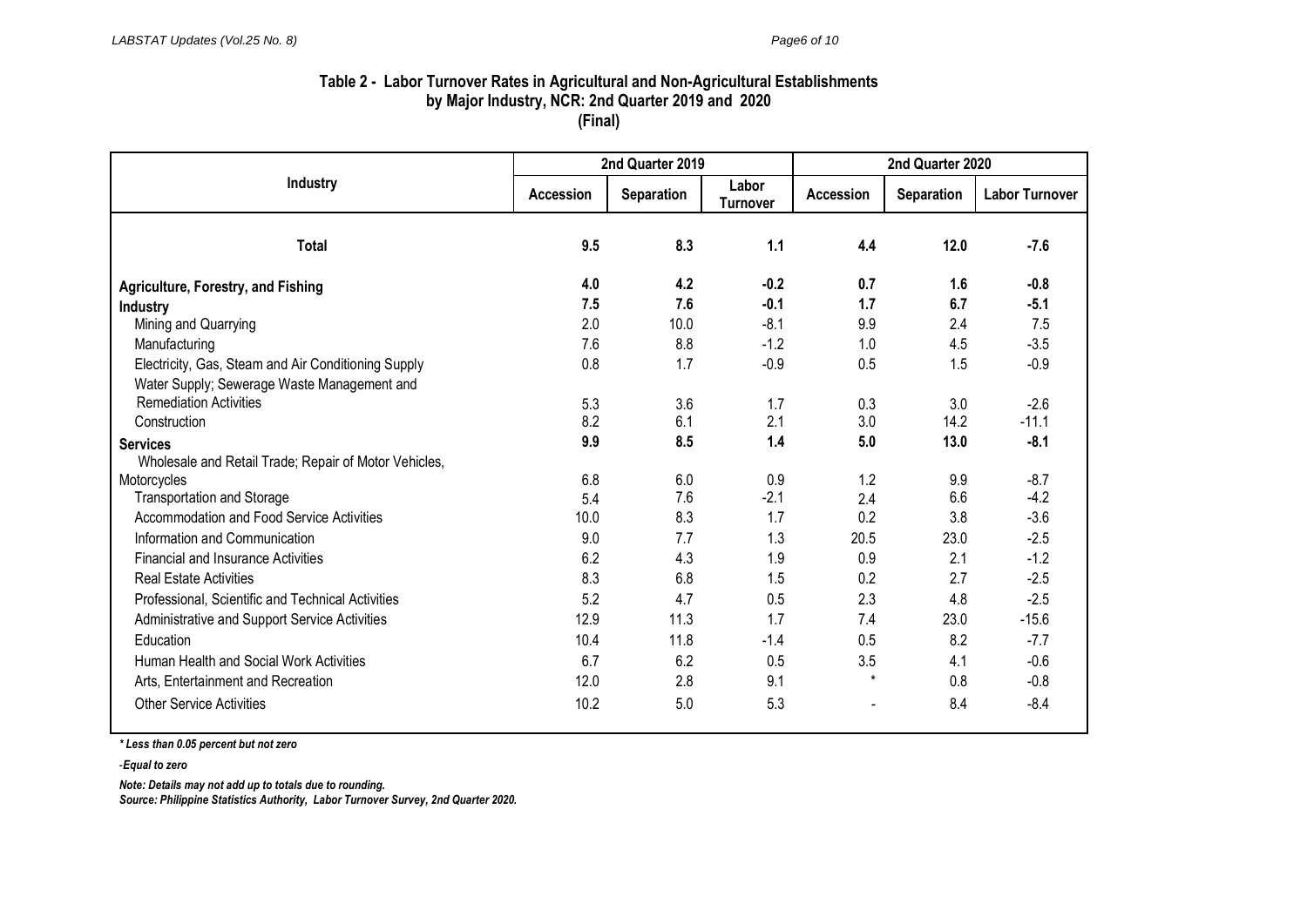# **Table 3 - Percent Distribution of Employees Affected Due to Separations by Layoff and Displacement/Dismissal (Employer-Initiated) in Establishments with 20 or More Workers, NCR: 2nd Quarter 2020**

**(Final)**

| Reasons for Layoff (Employer-Initiated Separation)             | Number of<br><b>Employees</b> | Percent (%) |  |
|----------------------------------------------------------------|-------------------------------|-------------|--|
| <b>TOTAL</b>                                                   | 295,622                       | 100.0       |  |
| <b>Business Condition</b>                                      | 269,620                       | 91.2        |  |
| Floating/Due to COVID-19 Pandemic                              | 194,517                       | 65.8        |  |
| Project Completion/End of Contract                             | 36,758                        | 12.4        |  |
| Retrenchment/Downsizing                                        | 30,160                        | 10.2        |  |
| Closing or Cessation of Operations                             | 3,420                         | 1.2         |  |
| Lack of Market                                                 | 1,432                         | 0.5         |  |
| Reorganization                                                 | 1,335                         | 0.5         |  |
| <b>Financial Loss</b>                                          | 180                           | 0.1         |  |
| Mergers/Change in Management                                   | 152                           | 0.1         |  |
| Automation/Modernization/installation of labor-saving devices  |                               |             |  |
| Others                                                         | 1,667                         | 0.6         |  |
| Management prerogative towards disciplinary action (continued) | 9,072                         | 3.1         |  |
| Absence Without Leave (AWOL)                                   | 5,592                         | 1.9         |  |
| Serious misconduct or Willful disobedience                     | 2,239                         | 0.8         |  |
| Gross and habitual neglect of duties                           | 643                           | 0.2         |  |
| Fraud or willful breach of trust                               | 98                            | $\star$     |  |
| Commission of crime or offense                                 | 1                             | $\star$     |  |
| Others                                                         | 498                           | 0.2         |  |
| <b>Other Reasons</b>                                           | 16,930                        | 5.7         |  |
| Failure rating on performance                                  | 4,853                         | 1.6         |  |
| Failure to meet agency/establishment's standards               | 5,478                         | 1.9         |  |
| Health reasons                                                 | 6,204                         | 2.1         |  |
| Others                                                         | 395                           | 0.1         |  |

*\* Less than 0.05 \*Less than 0.05 percent but not zero*

*Note: Details may not add up to totals due to rounding.*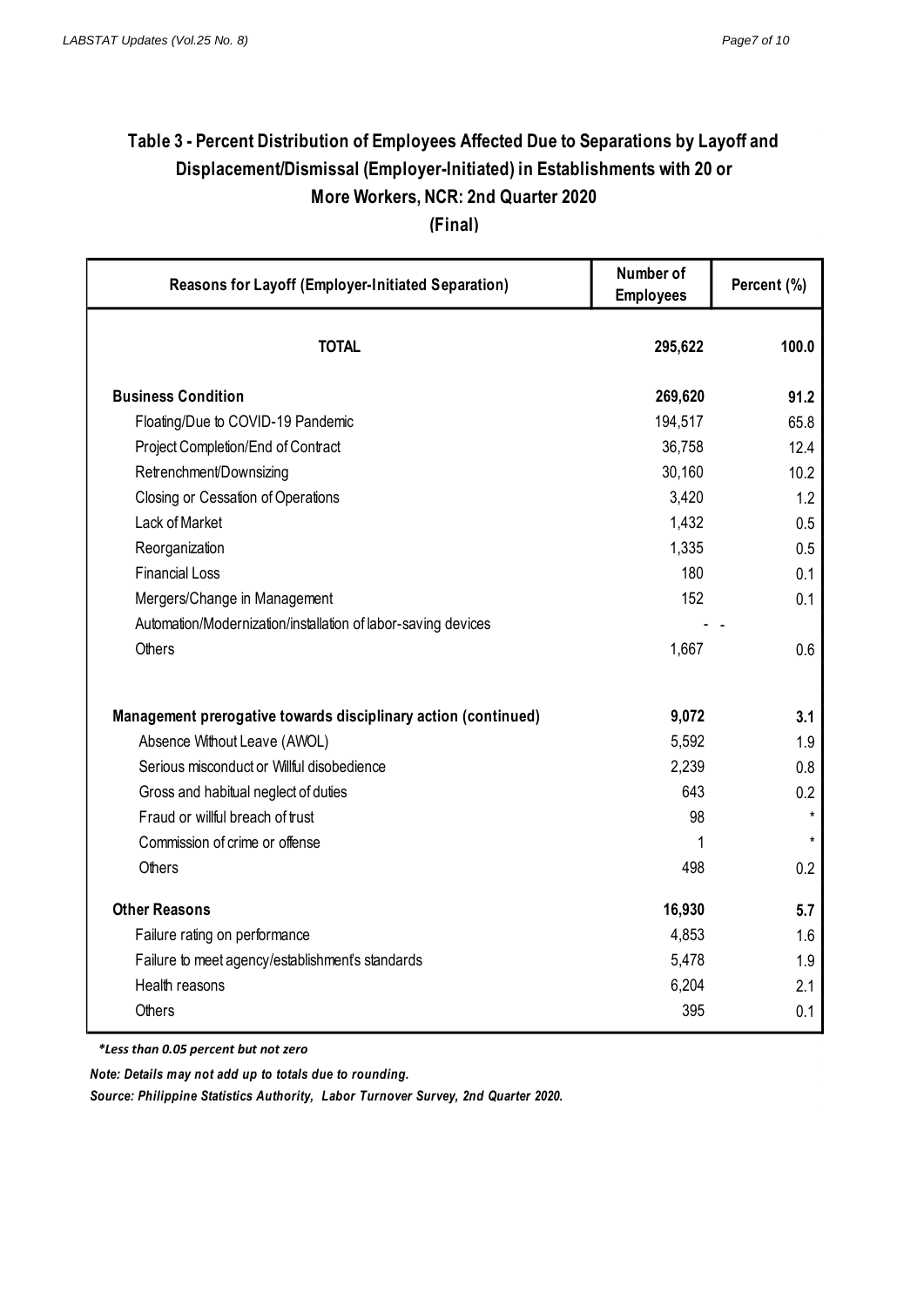# **Table 4 - Percent Distribution of Employees Affected Due to Separations by Quits (Employee-Initiated) in Establishments with 20 or More Workers,**

**NCR: 2nd Quarter 2020 (Final)**

| <b>Reasons for Quits (Employee-Initiated Separation)</b> | <b>Number of Employees</b> |       |
|----------------------------------------------------------|----------------------------|-------|
| <b>TOTAL</b>                                             | 125,047                    | 100.0 |
| <b>AWOL</b>                                              | 15,830                     | 12.7  |
| Retirement                                               | 3,099                      | 2.5   |
| Resignation                                              | 106,119                    | 84.9  |
| Hired by another company                                 | 31,473                     | 25.2  |
| Personal issues                                          | 29,121                     | 23.3  |
| Family considerations                                    | 15,221                     | 12.2  |
| Due to COVID-19 Pandemic                                 | 13,318                     | 10.7  |
| To study                                                 | 4,233                      | 3.4   |
| To work abroad                                           | 2,429                      | 1.9   |
| Health Issues                                            | 1,938                      | 1.5   |
| Others                                                   | 8,385                      | 6.7   |

*Note: Details may not add up to totals due to rounding.*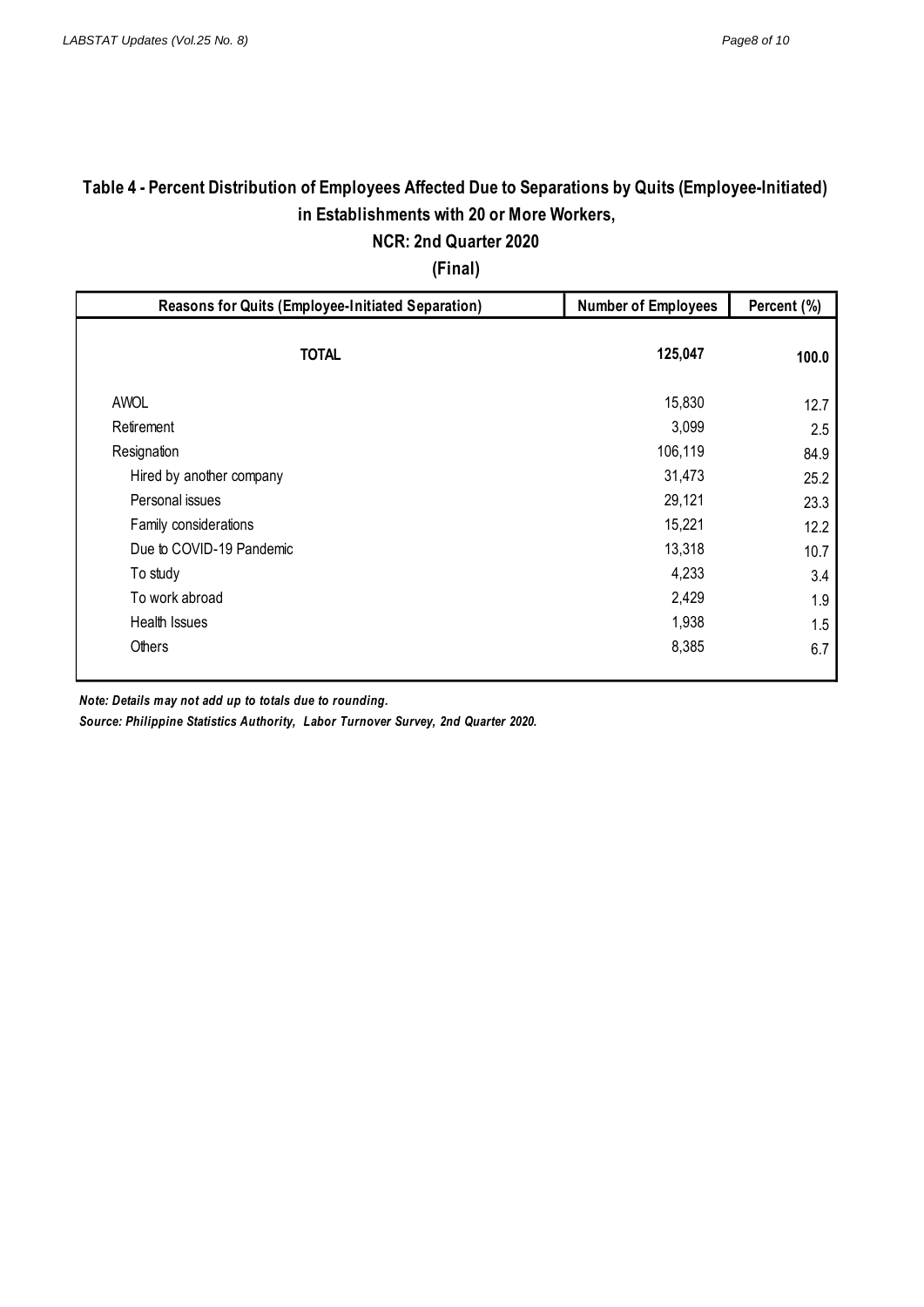#### **Table 5 - Number of Job Vacancies in Establishments with 20 or More Workers byMajor Industry Group, NCR: 2nd Quarter 2020 (Final)**

| <b>Industry</b>                                                                      | <b>Number</b> | <b>Percent Share</b><br>(%) |  |
|--------------------------------------------------------------------------------------|---------------|-----------------------------|--|
| <b>ALL INDUSTRIES</b>                                                                | 63,888        | 100.0                       |  |
| <b>Agriculture, Forestry, and Fishing</b>                                            | 58            | 0.1                         |  |
| Industry                                                                             | 5,522         | 8.6                         |  |
| Mining and Quarrying                                                                 | 315           | 0.5                         |  |
| Manufacturing                                                                        | 3,489         | 5.5                         |  |
| Electricity, Gas, Steam and Air Conditioning Supply                                  | 60            | 0.1                         |  |
| Water Supply; Sewerage Waste Management and<br><b>Remediation Activities</b>         |               |                             |  |
| Construction                                                                         | 69            | 0.1                         |  |
|                                                                                      | 1,589         | 2.5                         |  |
| <b>Services</b><br>Wholesale and Retail Trade; Repair of Motor Vehicles, Motorcycles | 58,307        | 91.3                        |  |
| <b>Transportation and Storage</b>                                                    | 4,145         | 6.5                         |  |
| Accommodation and Food Service Activities                                            | 20,784        | 32.5                        |  |
| Information and Communication                                                        | 46            | 0.1                         |  |
|                                                                                      | 6,069         | 9.5                         |  |
| <b>Financial and Insurance Activities</b>                                            | 6,740         | 10.5                        |  |
| <b>Real Estate Activities</b>                                                        | 1,908         | 3.0                         |  |
| Professional, Scientific and Technical Activities                                    | 1,299         | 2.0                         |  |
| Administrative and Support Service Activities                                        | 12,499        | 19.6                        |  |
| Education                                                                            | 361           | 0.6                         |  |
| Human Health and Social Work Activities                                              | 4,395         | 6.9                         |  |
| Arts. Entertainment and Recreation                                                   | 19            | $\star$                     |  |
| <b>Other Service Activities</b>                                                      | 43            | 0.1                         |  |
|                                                                                      |               |                             |  |

*\* Less than 0.05 percent but not zero*

*Note: Details may not add up to totals due to rounding.*